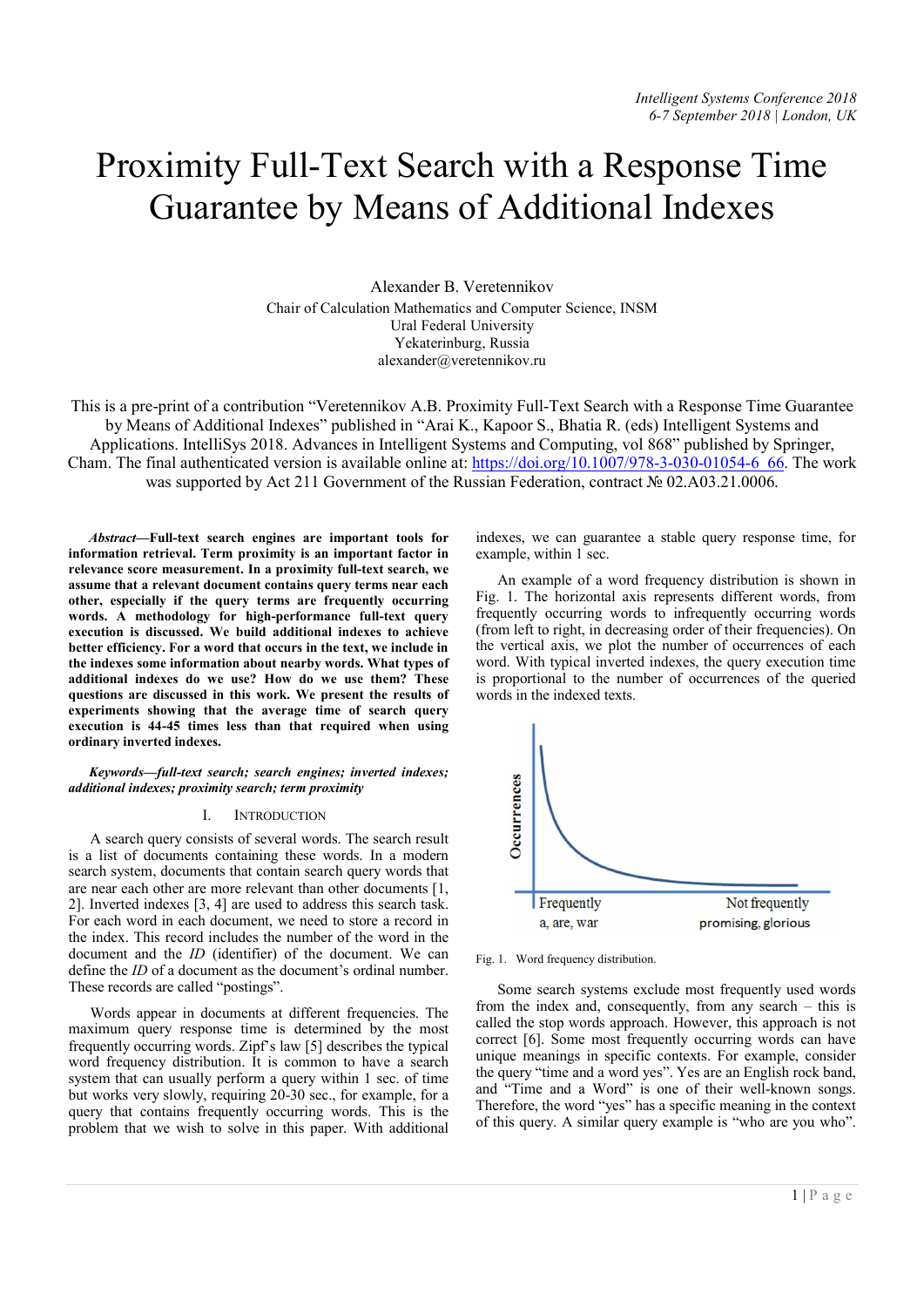The Who are an English rock band, and "Who are You" is one of their songs.

The other approach is to maintain additional indexes for faster query execution.

In [1], some additional indexes are introduced, but only two-word queries are considered. In [7], most frequently occurring words are excluded from consideration. We avoid both of these faults by introducing several types of additional indexes for several types of words.

## II. PROXIMITY AND RELEVANCE

## *A. Importance of proximity*

We introduce a parameter *MaxDistance.* Let us consider a search result – a document containing words in the specified query. If the length of the fragment containing the words is less than or equal to *MaxDistance*, then the search result is relevant and important; otherwise, it can be skipped.

For example, we consider the search query "time and a word yes".

Result 1: "time and a word yes" – This is an important search result.

Result 2: "time and a word by yes" – This search result is also important.

Result 3: "time …some other words … and … some other words … a … word … some other words… by … some other words… yes" – This search result may not be important because "time", "and", and "yes" are not linked by any meaning.

We will present a formal definition of *MaxDistance* later.

## *B. Relevance function*

Let the importance of a pair of word occurrences be inversely proportional to the square of the distance between the words in the document [1].

Consider the following relevance function:

$$
S = a \cdot SR + b \cdot IR + c \cdot TP \tag{1}
$$

Here *a*, *b*, and *c* are non-negative parameters, where  $a + b + c$ *=* 1. Search results can be sorted in accordance with this function [1]. *SR* is a static rank of the document, such as the PageRank [8], and is independent of the query. *IR* is an information retrieval rank, such as BM25. *TP* is a proximity ranking function.

For two word occurrences *A* and *B*, the value of *TP*(*A, B*) can be calculated as

 $1 / |A - B|^2$ , where  $(|A - B|)$  is the distance between the words in the document.

We define the occurrence of a word as its ordinal number within the document.

Consider the following text: "time and a word by yes".

The word positions (ordinal numbers) are as follows: time : 0, and : 1, a : 2, word : 3, by : 4, yes : 5.

Consider the following search query: "and word". The search result is "and a word", at position 1. There is an extra word, "a", between "and" and "word" in this text. Therefore,

$$
TP = 1 / |1 - 3|^2 = 0.25.
$$

Consider the search query "time and". The search result is "time and", at position 0. Therefore,

 $TP = 1 / |0 - 1|^2 = 1$ .

If the search query occurs in the text in its exact form (with no extra words between the query terms in the text), then

*TP* = 1.

## *C. Importance of TP*

Let us introduce a value denoted by *MaxTPDistance* to define the following condition: if  $|A - B| \leq \text{MaxTPDistance}$ , then *TP* is "important"; otherwise, only (*SR* + *IR*) is "important".

What does "important" mean? We can assume that *SR*, *IR* and *TP* can be normalized.

Thus,  $0 \leq SR \leq 1$ ,  $0 \leq IR \leq 1$ , and  $0 \leq TP \leq 1$ .

Then,  $0 \le a \cdot SR \le 1$ ,  $0 \le b \cdot IR \le 1$ , and  $0 \le c \cdot TP \le 1$ .

Let us introduce a parameter *TP\_Critical*, with an example value of 0.15.

If  $(c \cdot TP) \le TP$  *Critical*, then the relevance (or score) of the search result will be determined mostly by  $SR + IR$ . In this case, *TP* is not "important".

Let *c* = 1 and *TP\_Critical =* 0.15*.*

Consider the following text: "time and a word by yes".

Consider the following search query: "and word". The search result is "and a word", at position 1, with  $|A - B| = 2$ .

 $c \cdot TP = 0.25 > TP$  *Critical*, indicating that the search result is important*.*

Now, consider the search query "time word". The search result is "time and a word", at position 0, with  $|A - B| = 3$ .

 $c \cdot TP = 1 / 3^2 \approx 0.11 \le TP \text{ Critical},$  indicating that the search result is not important.

In this case, *MaxTPDistance = 2.*

*D. Evaluating TP for more than two words*

How do we evaluate *TP* if the query consists of more than two words? Consider an *n*-word query *Q*. We have a search result *R*, which is represented by *n* word positions in a document:

$$
R = X(1), X(2), ..., X(n).
$$
  
Let  $A(R) = min(X(1), ..., X(n))$  and  
 $B(R) = max(X(1), ..., X(n)).$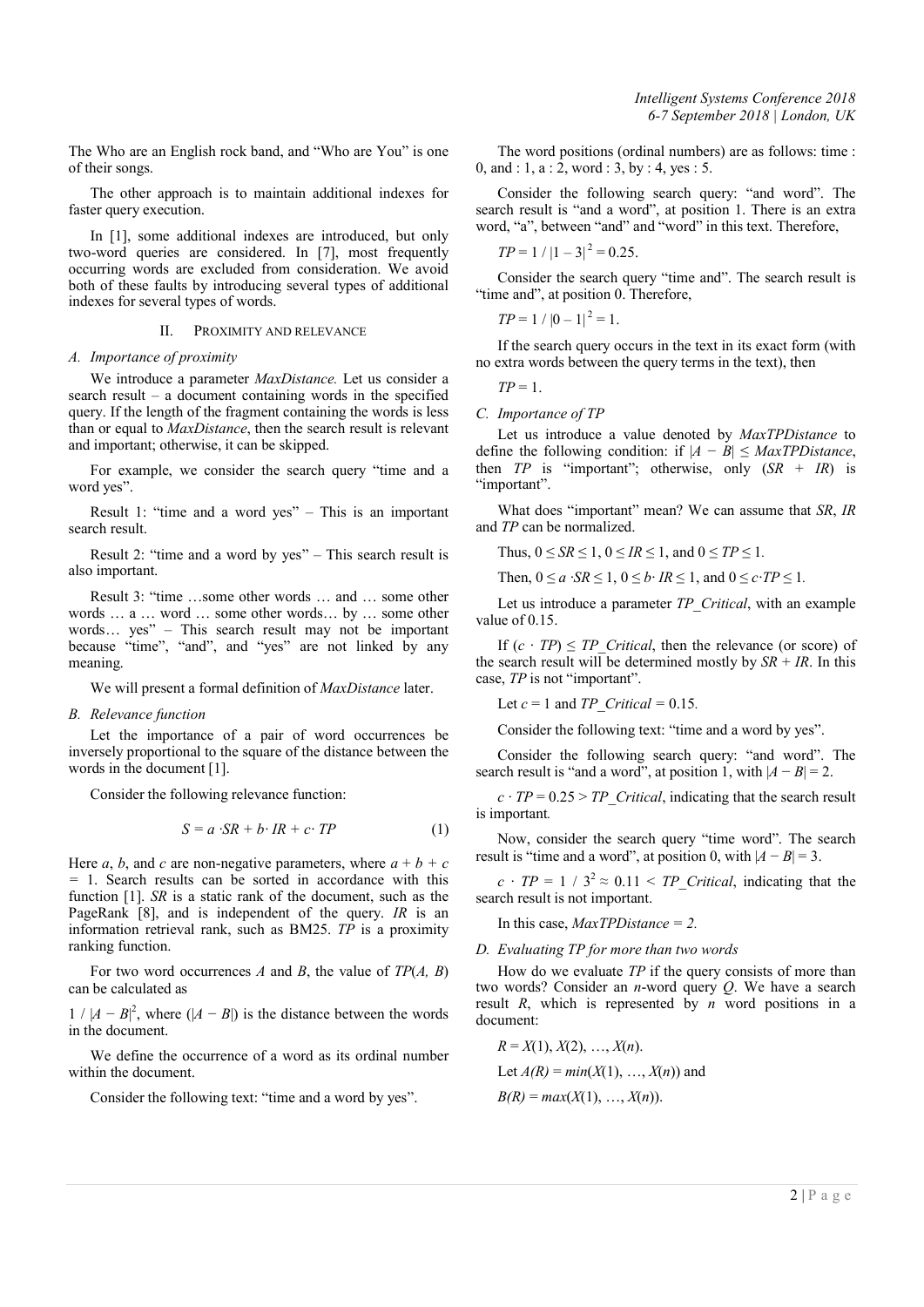*Intelligent Systems Conference 2018 6-7 September 2018 | London, UK*

Requirement: if the search query occurs in the text in its exact form (with no extra words between the query terms in the text), then  $TP(R) = 1$ .

$$
TP(R) = 1
$$
 when  $|A(R) - B(R)| = (n - 1)$ .

Proposition:

$$
TP(R) = TP(X(1),...,X(n)) = 1 / (|A(R) - B(R)| - (n-2))^2.
$$

For example, suppose that we have the following search query: "time and a word yes".

Result 1: "time and a word yes" – This is an important search result.

 $TP(R) = 1 / (|0 - 4| - (5 - 2))^2 = 1.$ 

Result 2: "time and a word by yes" – This is a less important search result.

$$
TP(R) = 1 / (|0 - 5| - (5 - 2))^2 = 0.25.
$$

We also can consider a more flexible *TP* function, such as

$$
TP(R) = TP(X(1),...,X(n)) =
$$

 $1 / (p \cdot (|A(R) - B(R)| - (n-2)))^2$ .

The value of *p* can be different for different systems.

## *E. Evaluating MaxTPDistance for more than two words*

Let us define the function *MaxTPDistance*(*n*) as follows: for any search query *Q* consisting of *m* words, where  $m \le n$ , and a search result  $R = X(1), X(2), \ldots, X(m)$  for  $Q$ , if  $|A(R) B(R)$  > *MaxTPDistance*(*n*), then  $c \cdot TP(R) \le TP$  *Critical*; moreover, *MaxTPDistance*(*n*) is the smallest value for which this is true*.*

By definition,

if  $a \geq b$ , then *MaxTPDistance*(*a*)  $\geq$  *MaxTPDistance*(*b*).

Let  $n = 3$ ,  $TP\_Critical = 0.15$ , and  $c = 1$ .

Consider a 3-word search query *Q* and a search result *R*.

If  $|A(R) - B(R)| = 2$ , then

$$
TP(R) = 1 / (2 - 1)^2 = 1 > TP\_Critical.
$$

If  $|A(R) - B(R)| = 3$ , then

 $TP(R) = 1 / (3 - 1)^2 = 0.25 > TP$  Critical.

If 
$$
|A(R) - B(R)| = 4
$$
, then

$$
TP(R) = 1 / (4 - 1)^2 \approx 0.11 < TP\_Critical.
$$

Consider a 2-word search query *Q* and a search result *R*.

If  $|A(R) - B(R)| = 1$ , then  $TP(R) = 1 / (1)^2 = 1 > TP$  *Critical.* If  $|A(R) - B(R)| = 2$ , then  $TP(R) = 1 / (2)^2 = 0.25 > TP$  Critical. If  $|A(R) - B(R)| = 3$ , then  $TP(R) = 1 / (3)^2 \approx 0.11 \le TP$  Critical. In this case, *MaxTPDistance*(3) = 3.

For any query *Q* consisting of *m* words, where  $m \leq 3$ , and any search result *R* for *Q* that satisfies the condition  $|A(R) - A(R)|$  $B(R) \geq 3$ , we have *c*⋅ *TP*(*R*)  $\leq$  *TP Critical*.

*F. Definition of MaxDistance*

Let us introduce our new parameter, *MaxDistance.* 

Let  $n \geq 1$  be a number.

We assume that for any query of length  $m \leq n$ , our search will return all relevant results. If the query has a length  $> n$ , it must be divided into parts.

Let *MaxDistance = MaxTPDistance*(*n*).

We can also define a parameter *MaxDistance* = 7 (for example) and build indexes accordingly. Then, for any query of length *m*, where  $m \le n \le MaxDistance$ , with *n* being some number, our search will return all relevant results.

In our experiments, we use *MaxDistance =* 5, 7 or 9*.*

*G. More generic TP structure.*

Let us also consider a more generic version of *TP*:

$$
TP(R) = TP(X(1),...,X(n)) = 1 / (|A(R) - B(R)| - (n-2))^{e(n)},
$$

 $e(n) = 1 + (2/n)$ .

We assume that for longer queries, more extra words are acceptable between query terms in the text.

Let us calculate *MaxTPDistance*(3) for this case*.*

Let  $n = 3$ , *TP* Critical = 0.15, and  $c = 1$ .

Consider a 3-word search query *Q* and a search result *R*.

If  $|A(R) - B(R)| = 2$ , then  $TP(R) = 1 > TP$  Critical.

If  $|A(R) - B(R)| = 3$ , then  $TP(R) \approx 0.314 > TP$  Critical.

If  $|A(R) - B(R)| = 4$ , then  $TP(R) \approx 0.16 > TP$  Critical.

If  $|A(R) - B(R)| = 5$ , then  $TP(R) \approx 0.09 < TP$  Critical.

Consider a 2-word search query *Q* and a search result *R*.

If  $|A(R) - B(R)| = 1$ , then  $TP(R) = 1 / (1)^2 = 1 > TP$  *Critical.* 

If  $|A(R) - B(R)| = 2$ , then

 $TP(R) = 1 / (2)^2 = 0.25 > TP$  Critical.

If  $|A(R) - B(R)| = 3$ , then

 $TP(R) = 1 / (3)^2 \approx 0.11 < TP$  *Critical.* 

In this case, *MaxTPDistance*(3) = 4. We need a larger value of *MaxDistance* with such a *TP* function.

## III. WORD TYPE

In [9], we defined three types of words.

Stop words: Examples include "and", "at", "or", "yes", "who", "was", and "war". These words are very commonly encountered and may not be included in the index in some other approaches. However, we include all words.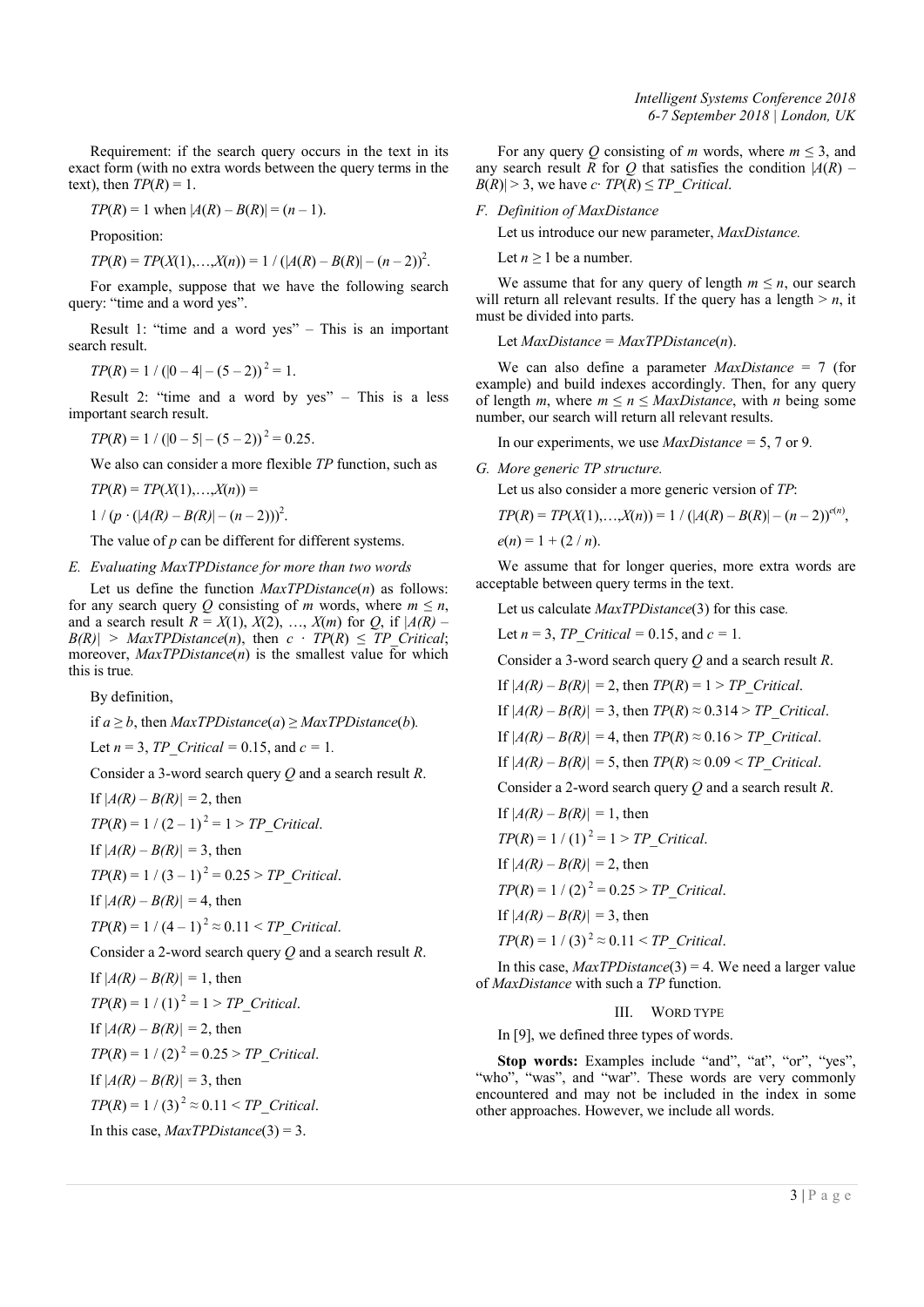Frequently used words: These words are frequently encountered but convey meaning. These words should always be included in the index.

Ordinary words: This category contains all other words. We assume that no performance problems will arise from these words.

We use a morphological analyzer for lemmatization. For each word in the dictionary, the analyzer provides a list of numbers of lemmas (i. e., basic or canonical forms). The lemma numbers lie in the range from zero to (*WordsCount* – 1), where *WordsCount* is the number of different lemmas considered (we use a combined Russian/English dictionary with approximately 200 000 Russian lemmas and 92 000 English lemmas).

If a word does not appear in the analyzer's dictionary, we assume that its lemma is the same as the word itself.

When using the analyzer, we apply aforementioned threetype division approach, not to the words themselves but to the lemmas of the words. The lemmas are divided into three types in terms of the frequency with which they are encountered: stop lemmas, frequently used lemmas, and other lemmas.

How do we distribute the lemmas among these groups? Let us sort all lemmas in decreasing order of their occurrence frequency in the texts. This sorted list we call the *FL*-list. The number of a lemma in the *FL*-list we call its *FL*-number. Let the *FL*-number of a lemma *w* be denoted by *FL*(*w*).

The first *SWCount* most frequently occurring lemmas are stop lemmas. The second *FUCount* most frequently occurring lemmas are *frequently used* lemmas. All other lemmas are ordinary lemmas. *SWCount* and *FUCount* are parameters. Representative example values are *SWCount* = 700 and *FUCount* = 2100.

Let us consider the following text, with identifier *ID*1: "A friend of mine who has desired the honour of meeting with you". This is the excerpt from the Charles Dickens's Barnaby Rudge.

After lemmatization: [a] [friend] [of] [mine, my] [who] [have] [desire] [the] [honour] [of] [meet, meeting] [with] [you].

With *FL*-numbers: [a: 17] [friend: 793] [of: 24] [mine: 2482, my: 264] [who: 293] [have: 55] [desire: 2163] [the: 10] [honour: 3774] [of: 24] [meet: 1008, meeting: 4375] [with: 40] [you: 47].

Let us enumerate the words starting from zero. Then, the word "friend" appears in the text at position 1. Then, the lemma "friend" appears in the text at position 1. The lemma "my" appears in the text at position 3. Thus, the distance between the lemma "my" and the lemma "friend" in the text is 2. We can say that lemma "my" > "of", because  $FL(my) = 264$ ,  $FL(of) = 24$ , and  $264 > 24$  (we use the *FL*-numbers to establish the order of the lemmas in the set of all lemmas).

For an ordinary lemma *q*, we can say that  $FL(q) = \sim$ . In this case, *q* occurs in the texts so rarely that *FL*(*q*) is irrelevant. We denote by "~" some big number.

*Intelligent Systems Conference 2018 6-7 September 2018 | London, UK*

Let us consider the results obtained with our example values, namely, *SWCount* = 700 and *FUCount* = 2100.

Stop lemmas (< 700): a, of, my, who, have, the, with, you.

Frequently used lemmas ( $\geq 700$ , < 2800): friend, mine, desire, meet.

Ordinary lemmas ( $\geq$  2800): honour, meeting.

IV. ADDITIONAL INDEXES

We define several types of additional indexes.

*A. The ordinary index with near stop word (NSW) records*

For each lemma in each document, a record (*ID*, *P, NSW*) is included in the index. *ID* is the ordinal number of the document. *P* is the corresponding word's ordinal number within the document. The NSW record contains information about all stop lemmas occurring near position  $P$  (at a distance  $\leq$ *MaxDistance*). This information is efficiently encoded [9, 10, 11].

For example, let *MaxDistance* = 5. The NSW record for the first occurrence of "friend" in the aforementioned example contains the following:  $(a, -1)$ ,  $(of, 1)$ ,  $(my, 2)$ ,  $(who, 3)$  (have, 4). In  $(a, -1)$ , the distance  $(-1)$  between "a" and "friend" is stored, and so on.

Let the document identifier *ID*1 be 27. Below, let us consider several example postings in the ordinary index, in the format (document *ID*, word position, NSW record).

friend:  $(27, 1, ((a, -1), (of, 1), (my, 2), (who, 3) (have, 4))).$ 

mine:  $(27, 3, ((a, -3), (of, -1), (who, 1), (have, 2), (the, 4))).$ 

desire: (27, 6, ((of, −4), (my, −3), (who, −2), (have, −1), (the, 1), (of, 3), (with, 5))).

The lemma types considered here are frequently used and ordinary.

For a stop lemma, we include only the first occurrence in the document and no NSW records.

Let us consider a lemma. For optimization purposes, we can use two data streams for the lemma. The first data stream contains the (*ID*, *P*) records. The second data stream contains the corresponding NSW records. In this case, the NSW records can be easily skipped if required.

See [11] for more details about NSW records.

#### *B. The expanded (w, v) indexes.*

The expanded (*w*, *v*) index is the list of occurrences of the lemma *w* for which lemma *v* occurs in the text at a distance less than or equal to *MaxDistance* from *w*.

The lemma types considered are as follows: for *w*, frequently used; for *v*, frequently used or ordinary. Each posting includes the distance between *w* and *v* in the text.

In the case that both *w* and *v* are frequently used, we create only one expanded index. To prevent duplication, we create an expanded  $(w, v)$  index only if  $w \leq v$ .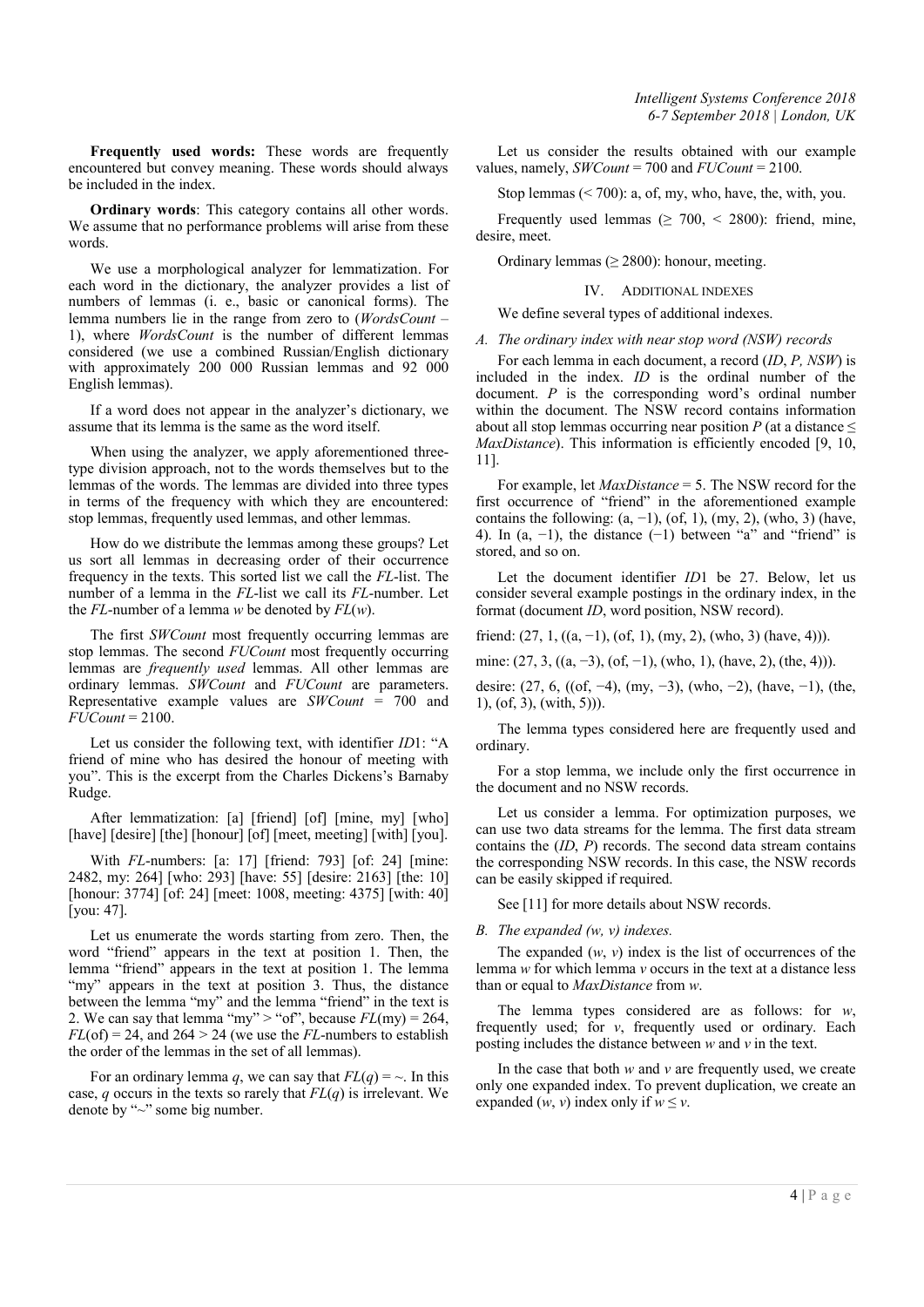Below, let us consider several example postings in the format (document *ID*, word position, distance).

(friend, mine): (27, 1, 2). Here, 27 is the document *ID*, 1 is the position of "friend" in the document, and 2 is the distance between "friend" and "mine" in the document. We store a posting only for the key (friend, mine); no posting is stored for the key (mine, friend). Note that  $FL$ (friend) =  $792 \leq FL$ (mine)  $= 2482.$ 

(friend, desire): (27, 1, 5).

(desire, mine): (27, 6, −3).

(mine, honour): (27, 3, 5).

We previously studied (*w*, *v*) indexes in [9, 10, 11, 12]. In the current work, we describe several new use cases.

#### *C. The expanded (f, s, t) indexes*

The expanded  $(f, s, t)$  index is the list of occurrences of the lemma *f* for which lemmas *s* and *t* both occur in the text at distances less than or equal to *MaxDistance* from *f*.

We create an expanded  $(f, s, t)$  index only for the case in which  $f \leq s \leq t$ .

Here, *f*, *s*, and *t* are all stop lemmas.

Below, let us consider several example postings, in the format (document *ID*, word position, distance between *f* and *s*, distance between *f* and *t*):

 $(a, of, mv)$ :  $(27, 0, 2, 3)$ .

(a, my, who): (27, 0, 3, 4).

(a, of, who): (27, 0, 2, 4).

(a, have, my): (27, 0, 5, 3).

(of, my, who): (27, 2, 1, 2).

…

(of, with, who): (27, 9, 2, −5).

This type of index is the largest.

#### V. PREPROCESSING THE QUERY

Let us consider the following query: "friend mine who".

After lemmatization: [friend] [mine, my] [who].

Each element of the query after lemmatization is called a cell. This query contains three cells. The first cell is [friend], the second is [mine, my], and the last is [who].

Important condition: Each cell of the query must contain lemmas of only one type. If this condition is not met, then the query must be divided. For example, from the initial query [friend] [mine, my] [who], we derive two queries: [friend] [mine] [who] and [friend] [my] [who].

Second condition: If all lemmas in the query are stop lemmas, then each cell must contain only one lemma. If this condition is not met, then the query must be divided.

#### VI. PROCESSING THE QUERY

We apply different processing methods for different types of queries.

*A. All lemmas of the query are ordinary.*

In this case, we use the ordinary index. We skip the NSW records. In this case, *MaxDistance* is not used.

*B. All lemmas of the query are frequently used*

Let us consider the following query: "beautiful red hair".

After lemmatization: [beautiful: 2216] [red: 2191] [hair: 1850].

*1) The first approach*

The lemma "beautiful" is the lemma that is encountered *least often* in the texts.

We therefore designate [beautiful] as the main cell of the query.

We consider the following expanded indexes: (red, beautiful) and (hair, beautiful).

The lemma "red" is more frequently used than "beautiful". Thus, we have the expanded index (red, beautiful). However, there are two logical expanded indexes: (red, beautiful) and (beautiful, red). Suppose that we are reading records from the (red, beautiful) index. From a record (*ID*, *Position*, *Distance*), we can produce the record (*ID*, *Position* + *Distance*, −*Distance*), which corresponds to the (beautiful, red) logical index.

Thus, we can say that we have the (beautiful, red) and (beautiful, hair) indexes.

Each of these indexes contains the positions of the lemma "beautiful" in texts.

Let us consider the following text: "A beautiful, shimmering, red curly hair …".

We have (*ID*, 3, –2) in the (red, beautiful) index and (*ID*, 5, –4) in the (hair, beautiful) index.

Consequently, we have (*ID*, 1, 2) in the (beautiful, red) logical index and (*ID*, 1, 4) in the (beautiful, hair) logical index. These two records have identical *ID* and *Position* fields.

We need to check for all lemmas in the query, except the main lemma, for which a record (*ID*, *P*, \*) exists at the specified position (*ID*, *P*) in all selected logical expanded indexes.

Let us consider the position (*ID*, 1). In the (beautiful, red) index, a record (*ID*, 1, 2) exists. In the (beautiful, hair) index, a record (*ID*, 1, 4) exists. Thus, we have "beautiful red hair" in the text.

*2) The second approach.*

Let us consider a (*w*, *v*) index. From a record (*ID*, *Position*, *Distance*), we can produce two related records: (*ID*, *Position*) for the key *w* and (*ID*, *Position* + *Distance*) for the key *v*. Thus, from one  $(w, v)$  index, we can derive two logical indexes  $(w, v)$ and (*v*, *w*). The first contains the occurrences of *w*, and the second contains the occurrences of *v*.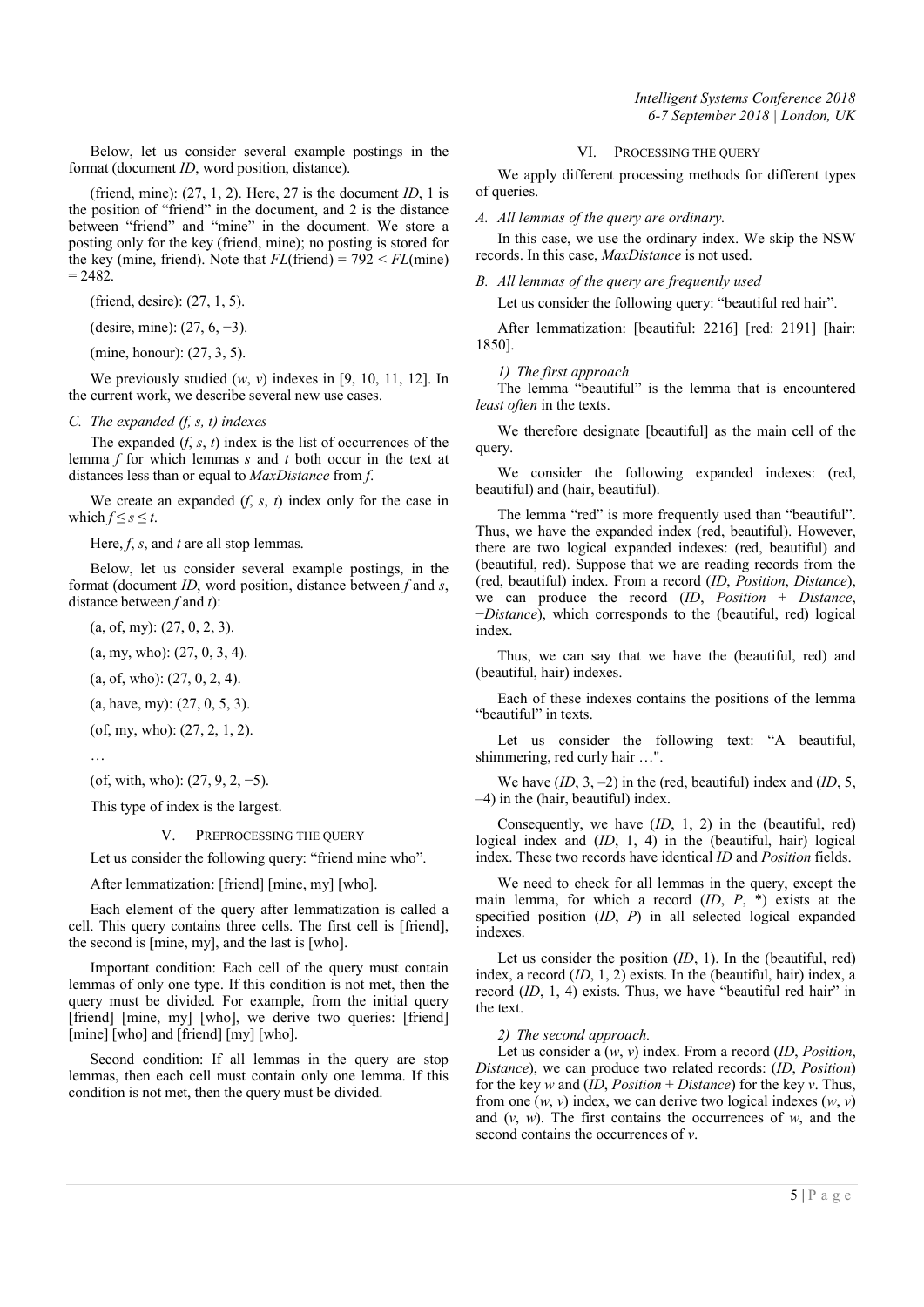From the record (*ID*, 3, –2) in the (red, beautiful) index, we can produce the record (*ID*, 3) as an occurrence of "red" and (ID, 1) as an occurrence of "beautiful".

We can divide any query into a list of pairs of words. For example, let us consider "beautiful red hair" -> (beautiful red) (red hair). Then, from the extended (beautiful, red) and (red, hair) indexes, we can produce 4 streams of postings, one each for "beautiful", "red", "red" and "hair" (there is one extra "red" stream, which we can skip). Then, we combine these logical streams for "beautiful", "red" and "hair" and obtain the results.

## *3) Comparison of the first and second approaches*

The second approach requires more computational resources to produce single-key streams in memory, but fewer data need to be loaded. Consider the query "beautiful bright red hair"  $\rightarrow$  [beautiful: 2216] [bright: 2530] [red: 2191] [hair: 1850].

The first approach requires 3 two-key indexes: (beautiful, bright), (red, bright), and (hair, bright). The second approach requires 2 two-key indexes: (beautiful, bright) and (red, hair).

Now, let us consider the query "beautiful red rose" –> [beautiful: 2216] [red: 2191] [rose: 1007, rise: 1753]. Using the first approach, we need three indexes: (red, beautiful), (rise, beautiful), and (rose, beautiful).

#### *4) The third approach.*

We can divide any query into a list of pairs of words. For example, let us consider "beautiful red hair" –> (beautiful red) (red hair). Then, we need to combine the corresponding streams of data. This approach is more effective than the second approach, but it is also more complex to realize because it is more complex to combine two-key streams than single-key streams.

*C. Not all of the lemmas are frequently used, and there are no stop lemmas.*

Let us consider the following query: "red glorious promising rose".

After lemmatization: [red: 2191], [glorious: ~] [promising:  $\sim$ ] [rose: 1007, rise: 1753].

Frequently used lemmas: red, rose, rise.

Ordinary lemmas: glorious, promising.

There are several approaches we can propose here.

*1) The first approach.* 

We select the frequently used lemma *w* in the query that has the lowest frequency. For every other lemma  $\nu$  in the query, a logical expanded (*w*, *v*) index exists. For example, let us select [red] as the main cell. We can use the following expanded indexes:

(red, promising) – contains occurrences of red (near promising).

(red, glorious) – contains occurrences of red (near glorious).

(red, rise) – contains occurrences of red (near rise).

(red, rose) – contains occurrences of red (near rose).

## *2) The second approach*

We select the ordinary lemma *w* in the query that has the lowest frequency. For every other frequently used lemma *v* in the query, a logical expanded (*w*, *v*) index exists. For every other ordinary lemma  $q$  in the query, we can use the ordinary index *q* (skipping the NSW records). For example, let us select [promising] as the main cell. We can use the following indexes:

(red, promising) – contains occurrences of red (near promising).

(rise, promising) – contains occurrences of rise (near promising).

(rose, promising) – contains occurrences of rose (near promising).

(glorious) – we use the ordinary index, because both "glorious" and "promising" are ordinary lemmas and no extended (promising, glorious) index exists.

We do not need a list of occurrences of "promising" because we know that "promising" occurs somewhere nearby.

#### *3) The third approach.*

We can also select a two-component key index for a frequently used or ordinary lemma. For this example, we have

(red, promising) for red,

(rise, promising) for rise,

(rose, promising) for rose, and

(red, glorious) for glorious.

If we store in some dictionary the length of each index (*w*, *v*), then we can select the most suitable variant.

*D. All lemmas of the query are stop lemmas.*

In this case, (*f*, *s*, *t*) indexes are used.

Let us consider the following query: "to be not to be".

After lemmatization: [to: 7] [be: 21] [not: 156] [to: 7] [be: 21]. We can use the (to, be, not) and (to, to, be) indexes to produce results.

Now, let us consider the following query: "who are you who".

[who: 293] [are: 268, be: 21] [you: 47] [who, 293].

We produce two new queries:

Q1: [who: 293] [are: 268], [you: 47] [who, 293].

Q2: [who: 293] [be: 21], [you: 47] [who, 293].

Let us consider Q1.

We can use the (you, are, who) and (you, who, who) indexes to obtain results.

*E. All lemma types appear in the query*

Let us consider the following query: "notes about Gallic war".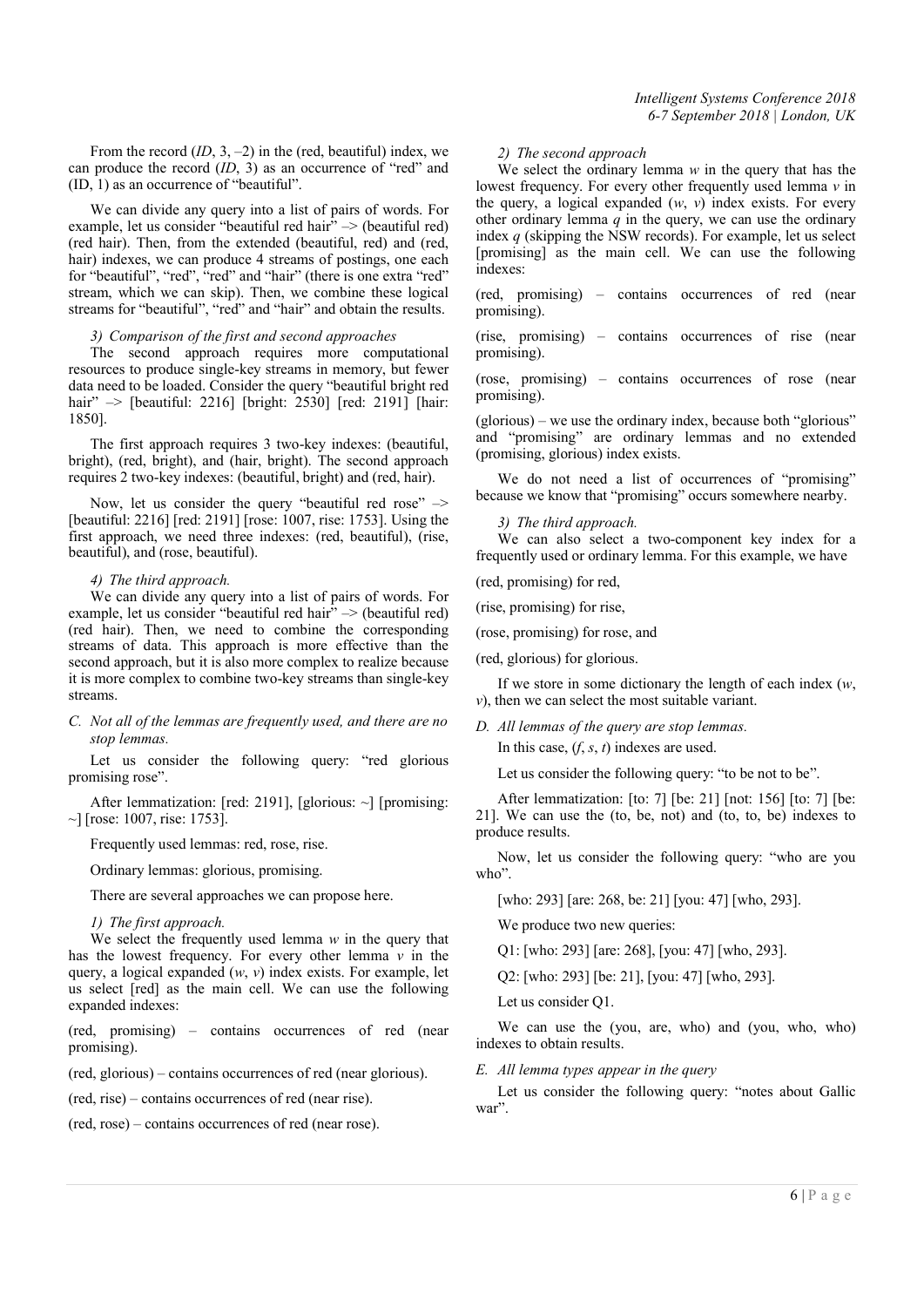After lemmatization: [note: 1373] [about: 211] [gallic: ~] [war: 674].

Stop lemmas: about, war.

Frequently used lemmas: note.

Ordinary lemmas: gallic.

We select the non-stop lemma *w* with the lowest frequency. For the lemma *w*, we use the ordinary index and process the NSW records. For this example, we select "gallic".

For every other frequently used lemma *v* in the query, a logical expanded (*w*, *v*) index exists. In this example, the only index of this type is (note, gallic).

For every other ordinary lemma *q* in the query, we need to use the ordinary index *q* (skipping the NSW records). If another frequently used lemma *p* exists in the query, we can also use the expanded (*p*, *q*) index instead of the ordinary index.

## *F. Additional examples*

Consider the following query: "time and a word yes".

After lemmatization: [time: 184] [and: 28] [a: 17] [word: 602] [yes: 2375].

We can see that in our dictionary, "time", "and", "a", and "word" are all stop lemmas, whereas "yes" is a frequently used lemma. In this case, we can use the ordinary index with NSW records. We select from the ordinary index all occurrences of "yes", and for each such occurrence, we need to check the NSW record for the existence of the lemmas "time", "and", "a", and "word".

#### VII. SEARCH EXPERIMENT ENVIRONMENT

All search experiments were conducted using a collection of texts with a total size of 71.5 GB, consisting of 195 000 documents of plain text, fiction and magazine articles.

*MaxDistance* = 5, 7 or 9.

*SWCount* = 700.

*FUCount* = 2100.

We used the following computational resources:

CPU: Intel(R) Core(TM) i7 CPU 920 @ 2.67 GHz.

HDD: 7200 RPM.

RAM: 24 GB.

OS: Microsoft Windows 2008 R2 Enterprise.

Query selection: We selected a document from the collection. Next, we selected some words from the document. We formed a query from those words. We selected the words from different positions in the document. We evaluated the query using standard inverted indexes and our indexes to estimate the performance gain of our approach.

The experimental procedure is as follows.

1. Selection of a random document in the index.

2. Selection of search queries as follows.

2.1. Selection of a sequence of words. The query length is 3, 4 or 5.

2.2. Selection of a sequence of words, with the omission of every other word. The query length is 3.

Let us consider a document "Gaul, taken as a whole, is divided into three parts". We select queries "Gaul taken as", "Gaul taken as a", "Gaul taken as a whole" at 2.1. We select "Gaul as whole" at 2.2.

2.3. Selection of a sequence of words, with the omission of the second word. For example, consider the query "Gaul as a whole". The query length is 3 or 4.

2.4. Selection of a sequence of words, with the omission of the second and third word. For example, consider the query "Gaul a whole". The query length is 3.

3. Search for each selected query. We evaluate the query using standard inverted indexes and our indexes. In the search, all the records corresponding to the given word are read. Thus, even if the required query is found, reading continues to the end.

Queries of three, four, or five words are selected, because  $MaxDistance = 5$  in the first experiment.

However, we can perform larger queries with a larger value of *MaxDistance*.

The benefits of this approach are as follows.

1. We verify that the index is correctly constructed and performs as required. Since queries are selected from an already-indexed document, they should be precisely found. We verify that the search results include a record corresponding to the document used in selecting the query.

2. The queries found are relatively diverse and include a large number of different words.

3. Many of the queries include stop words and frequently encountered words.

All the queries are processed sequentially in a single program thread.

VIII. SEARCH EXPERIMENTS WITH MAXDISTANCE = 5

Idx1: ordinary inverted file without any improvements such as NSW records (the size of Idx1 was 43.3 GB).

Idx2: our indexes, including the ordinary inverted index with NSW records and the  $(w, v)$  and  $(f, s, t)$  indexes, with *MaxDistance* = 5.

Queries: 5250 (519 queries consisted only of stop lemmas).

Query length: from 3 to 5 words.

Average query times:

Idx1: 13.66 sec., Idx2: 0.29 sec.

Average data read sizes per query:

Idx1: 468.6 MB, Idx2: 9.9 MB.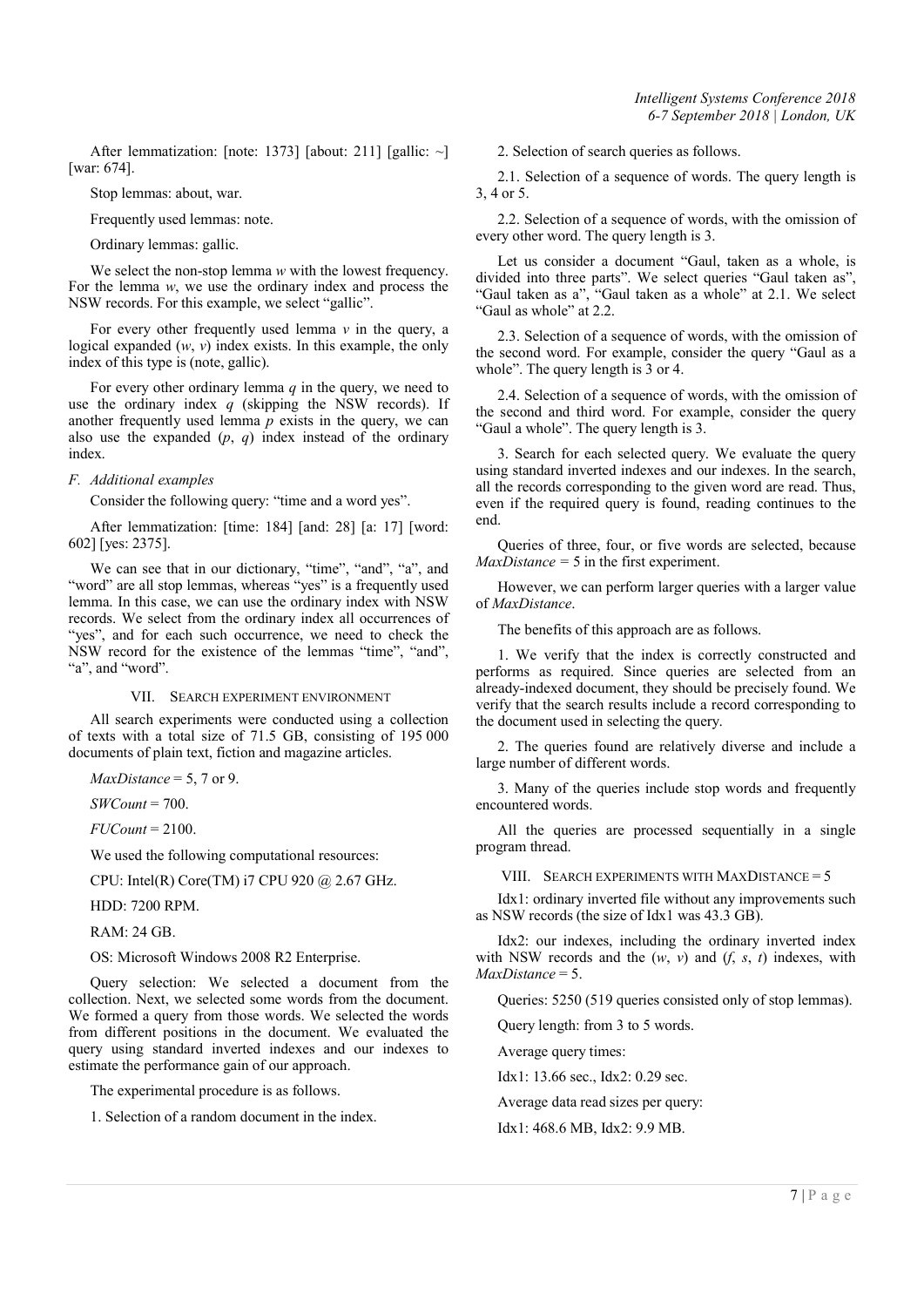We improved the query processing time by a factor of 47.1 with Idx2, and we improved the data read size by a factor of 47.3; see Fig. 2 and Fig. 3, respectively.



Fig. 2. Average query execution times for Idx1 and Idx2 (seconds), with  $MaxDistance = 5$ 

The left-hand bar shows the average query execution time with the standard inverted indexes. The right-hand bar shows the average query execution time with our indexes. Our bar is much smaller than the other bar because our searches are very quick.



Fig. 3. Average data read sizes per query for Idx1 and Idx2 (MB), with  $MaxDistance = 5$ .

The left-hand bar shows the average data read size per query with the standard inverted indexes. The right-hand bar shows the average data read size per query with our indexes. We need to read much fewer data from the disk, and our bar is much smaller than the other bar.

Index sizes:

Ordinary index with NSW records: 110 GB (the total size of the NSW records can be calculated as follows: 110 GB –  $43.3$  GB = 66.7 GB).

Expanded (*w*, *v*) indexes: 143 GB.

Expanded  $(f, s, t)$  indexes: 622 GB.

IX. SEARCH EXPERIMENTS WITH MAXDISTANCE =  $7$ 

Idx1: ordinary inverted file without any improvements such as NSW records.

Idx2: our indexes, including the ordinary inverted index with NSW records and the  $(w, v)$  and  $(f, s, t)$  indexes, with *MaxDistance* = 7.

Queries: 5250 (519 queries consisted only of stop lemmas).

Query length: from 3 to 5 words.

Average query times:

Idx1: 13.66 sec., Idx2: 0.31 sec.

Average data read sizes per query:

Idx1: 468.6 MB, Idx2: 10.03 MB.

We improved the query processing time by a factor of 44 with Idx2, and we improved the data read size by a factor of 46.7.



Fig. 4. Average query execution times for Idx1 and Idx2 (seconds), with  $MaxDistance = 7$ .

We can see a small increase in the average query execution time in comparison with the *MaxDistance* = 5 case.

X. SEARCH EXPERIMENTS WITH MAXDISTANCE = 9

Idx1: ordinary inverted file without any improvements such as NSW records.

Idx2: our indexes, including the ordinary inverted index with NSW records and the  $(w, v)$  and  $(f, s, t)$  indexes, with *MaxDistance* = 9.

Queries: 5250 (519 queries consisted only of stop lemmas).

Average query times:

Idx1: 13.66 sec., Idx2: 0.29 sec.

Average data read sizes per query:

Idx1: 468.6 MB, Idx2: 10.236 MB.

We improved the query processing time by a factor of 47.1 with Idx2, and we improved the data read size by a factor of 45.77.



Fig. 5. Average query execution times for Idx1 and Idx2 (seconds), with  $MaxDistance = 9$ .

With *MaxDistance* = 9, we have the same average query execution time as with *MaxDistance* = 5. We can see a small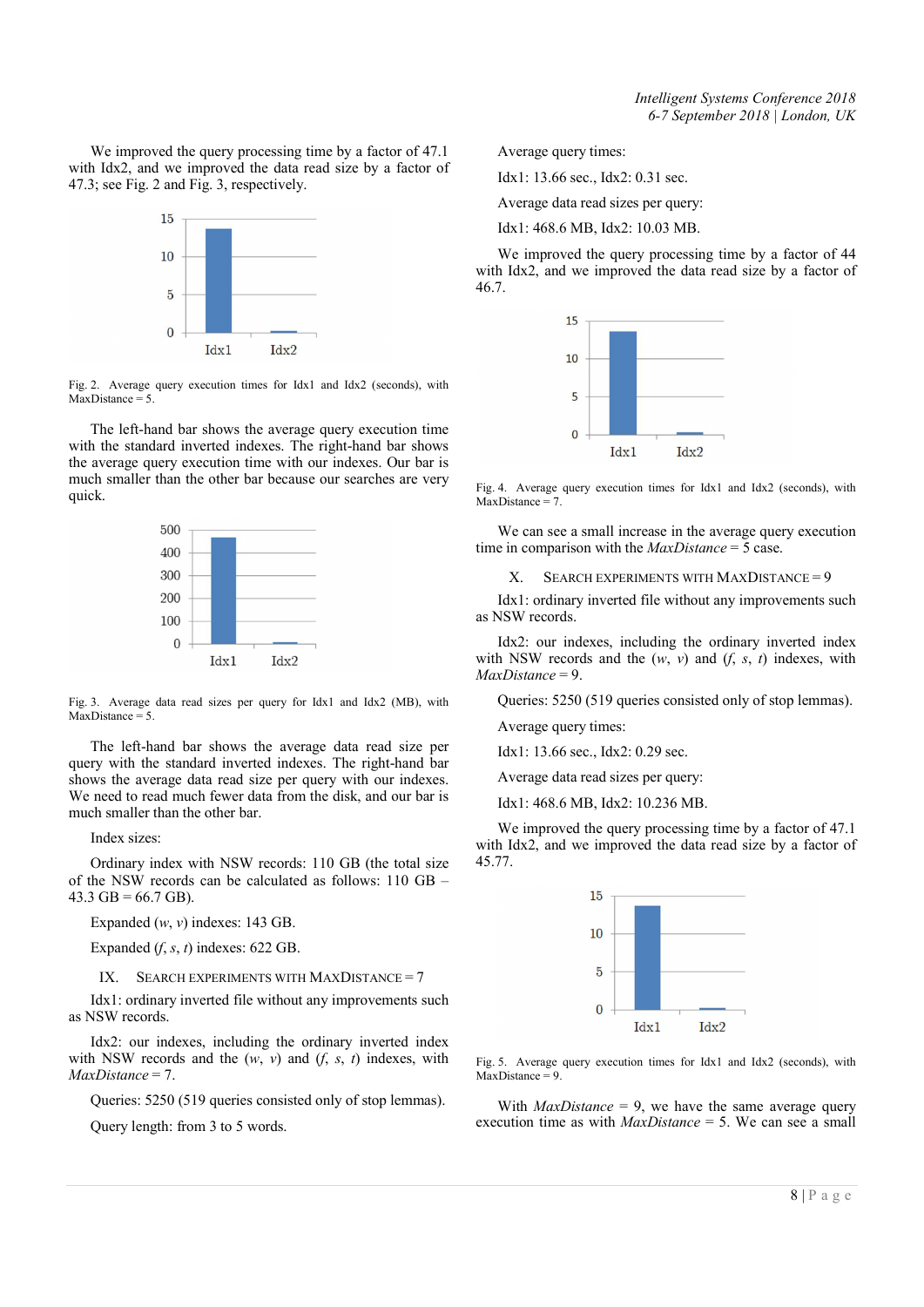*Intelligent Systems Conference 2018 6-7 September 2018 | London, UK*

increase in the average data read size per query in comparison with the *MaxDistance* = 5 case.

The average query execution times with the additional indexes are roughly the same with *MaxDistance* = 5, 7 and 9. The disposition of the data on the disk or some peculiarities of our index structure [13] could be sources of minor differences.

XI. OTHER ADDITIONAL INDEXES AND RELATED WORK

In [6, 14, 15], nextword indexes and partial phrase indexes are introduced. These additional indexes can be used to improve performance. However, they can help only with phrase searches. Consider the text "to be or not to be". With the query "to be not to be", this text will not be found in a phrase search. Thus, our approach is more powerful.

Only phrase search is optimized in [16] as well.

In [1], only two-term queries are processed. The authors of [1] decreased the query processing time by up to a factor of 5 (table 5-2 in [1]). By contrast, our indexes can decrease the query processing time by up to a factor of 44-47, and we support multiple-term queries. We can see this in Fig. 6.



Fig. 6. Query processing time comparison with Term-Pair indexes [1].

The leftmost bar shows the average query execution time with the standard inverted indexes, normalized to 100%. The center bar shows the average execution time with term-pair indexes [1] relative to that with the standard inverted file. The rightmost bar shows the average execution time with our indexes relative to that with the standard inverted file. The rightmost bar is tiny because of our very fast searches.

#### XII. VALUE OF MAXDISTANCE

The value of *MaxDistance* may be different for different types of lemmas. For example, for stop lemmas, we can use 5 or 7, whereas for frequently used lemmas, we can use 7, 9 or 11.

We can assume that for more frequently occurring lemmas, the importance of the semantic connections between nearby words will be high only for small distances between words. For less frequently occurring lemmas, the importance of semantic connections can be higher at larger distances.

Moreover, we can introduce a function *FMaxDistance*(*w*) to represent the value of *MaxDistance* for lemma *w*.

### XIII. CONCLUSION AND FUTURE WORK

In this paper, we have introduced several types of words and several types of additional indexes for different word types. We can use additional indexes of different types depending on the types of words contained in the search query.

A search query can contain any words, including very frequently occurring words.

We have also defined several types of search queries depending on the types of words they contain.

For each search query type, we have defined which types of additional indexes can be used for query execution.

We have presented the results of experiments showing that the average time of query execution with our indexes is 44-47 times less than that required when using ordinary inverted indexes.

For each word in the text, we use the additional indexes to store information about the words at distances from the given word of less than or equal to *MaxDistance* (a parameter, which can take a value of 5, 7, or even more). This information allows us to enhance the processing speed for frequently occurring words contained in the search query, such as "war", "world", "beautiful", "red", "mine", "be", and "who".

We also studied the dependence of the query execution time on the value of *MaxDistance*. The results of search experiments with *MaxDistance* = 5, 7, and 9 are presented.

In future research, we wish to study optimized methods of index creation for large values of *MaxDistance*. The index building time for large values (greater than 9) of *MaxDistance* can, for now, be regarded as a limitation of our method. Moreover, it will be interesting to investigate different types of queries in more detail.

#### **REFERENCES**

- [1] H. Yan, S. Shi, F. Zhang, T. Suel, J. R. Wen, "Efficient term proximity search with term-pair indexes," CIKM '10 proceedings of the 19th ACM international conference on information and knowledge management. Toronto, ON, Canada, October 26–30, 2010, pp. 1229–1238.
- [2] S. Buttcher, C. Clarke, B. Lushman, "Term proximity scoring for ad-hoc retrieval on very large text collections," In SIGIR'2006, pp. 621–622.
- [3] J. Zobel, A. Moffat, "Inverted files for text search engines," ACM computing surveys, 2006, 38(2), Article 6.
- [4] A. Tomasic, H. Garcia-Molina, K. Shoens, "Incremental updates of inverted lists for text document retrieval," SIGMOD '94 Proceedings of the 1994 ACM SIGMOD International Conference on Management of Data. Minneapolis, Minnesota, May 24–27, 1994, pp. 289–300.
- [5] G. Zipf, "Relative frequency as a determinant of phonetic change," Harvard studies in classical philology. 1929, vol. 40, pp. 1–95.
- [6] H. E. Williams, J. Zobel, D. Bahle, "Fast phrase querying with combined indexes," ACM transactions on information systems (TOIS). 2004, vol. 22, no. 4, pp. 573–594.
- [7] R. Schenkel, A. Broschart, S. Hwang, M. Theobald, G. Weikum, "Efficient text proximity search," String processing and information retrieval. 14th International Symposium. SPIRE 2007. Lecture notes in computer science. Santiago de Chile, Chile, October 29–31, 2007. vol. 4726. Springer, Berlin, Heidelberg. pp. 287–299.
- [8] S. Brin and L. Page. "The anatomy of a large-scale hypertextual web search engine," In Proc. of the 7th Intl. Conf. on World Wide Web (WWW'98), 1998.